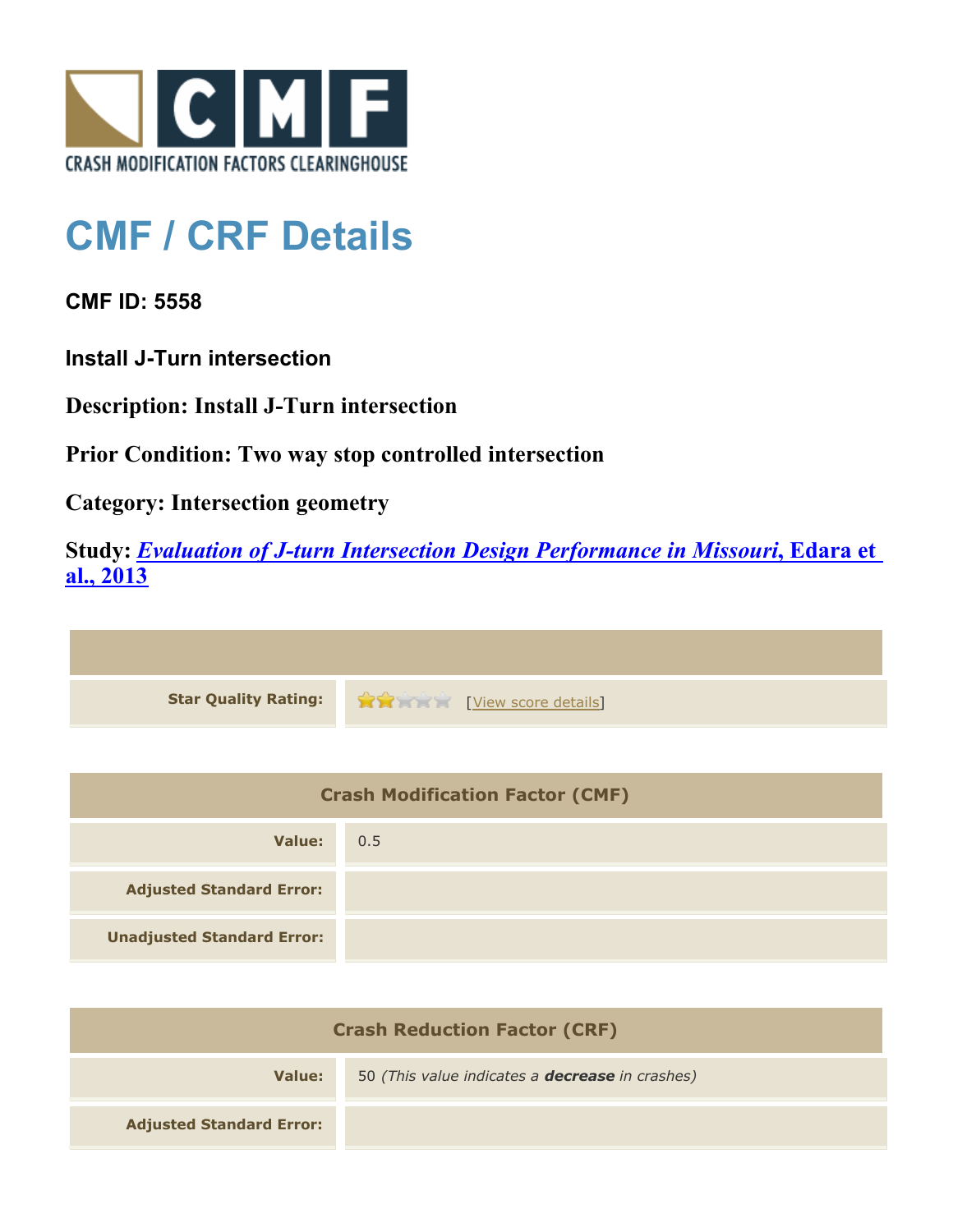| <b>Applicability</b>       |                                                   |
|----------------------------|---------------------------------------------------|
| <b>Crash Type:</b>         | All                                               |
| <b>Crash Severity:</b>     | B (minor injury)                                  |
| <b>Roadway Types:</b>      | Principal Arterial Other Freeways and Expressways |
| <b>Number of Lanes:</b>    |                                                   |
| <b>Road Division Type:</b> | Divided by Median                                 |
| <b>Speed Limit:</b>        | $65 - 70$                                         |
| <b>Area Type:</b>          | Rural                                             |
| <b>Traffic Volume:</b>     |                                                   |
| <b>Time of Day:</b>        | All                                               |

## *If countermeasure is intersection-based*

| <b>Intersection Type:</b>         | Roadway/roadway (not interchange related)          |
|-----------------------------------|----------------------------------------------------|
| <b>Intersection Geometry:</b>     | $3$ -leg, $4$ -leg                                 |
| <b>Traffic Control:</b>           | Other                                              |
| <b>Major Road Traffic Volume:</b> | 10326 to 26470 Annual Average Daily Traffic (AADT) |
| <b>Minor Road Traffic Volume:</b> | 434 to 1389 Annual Average Daily Traffic (AADT)    |

| <b>Development Details</b>      |              |
|---------------------------------|--------------|
| <b>Date Range of Data Used:</b> | 2004 to 2013 |
| <b>Municipality:</b>            |              |
| State:                          | <b>MO</b>    |